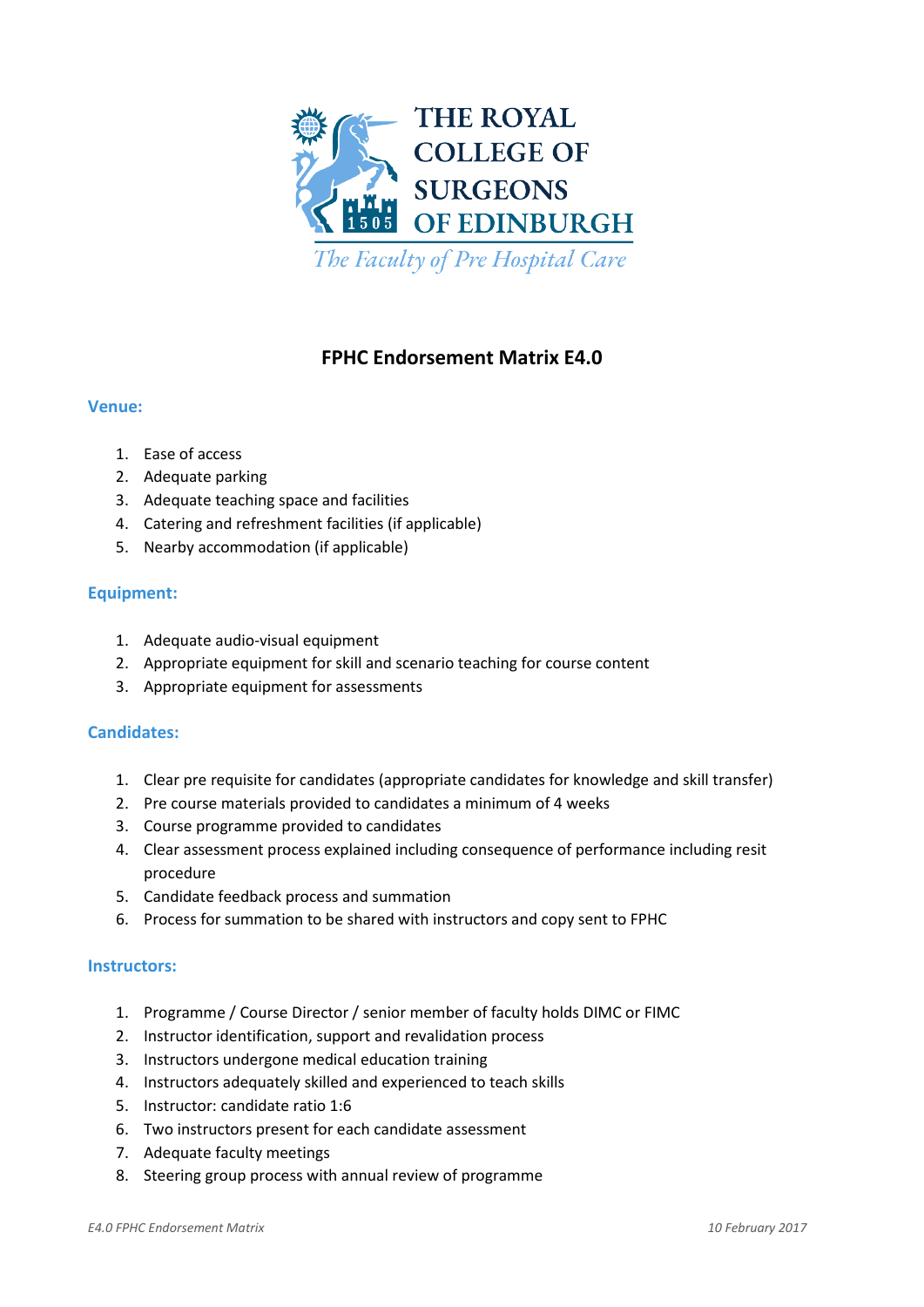### **Course materials:**

- 1. Pre course materials appropriate
- 2. Pre course assessment appropriate
- 3. Teaching materials adequate e.g. slide set, skill station candidate & faculty notes (copy to be sent with endorsement application)
- 4. Course timetable acceptable including appropriate lecture/discussion, skill station and scenario based learning
- 5. Adequate breaks
- 6. Adequate mentoring time
- 7. Appropriate assessments for knowledge and skills with ideally scenario based assessment
- 8. Clear instruction to candidates re assessment process